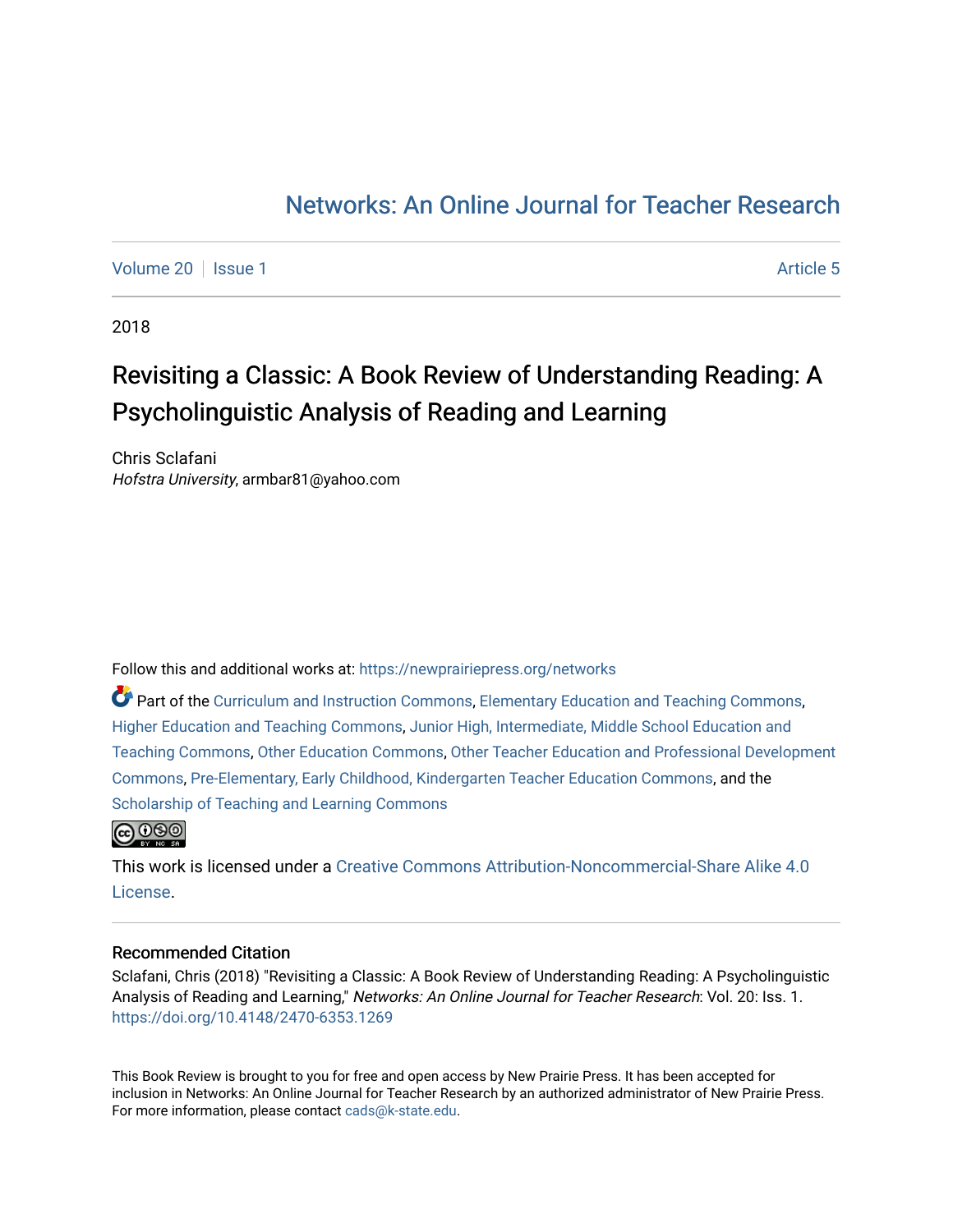## **Revisiting a Classic: A Book Review of** *Understanding Reading: A Psycholinguistic Analysis of Reading and Learning*

### **Chris Sclafani - Hofstra University**

### **Abstract**

Often, the teaching profession spends a great deal of time looking towards the future, or considering what might be the next big trend that will help students. However, it is sometimes important to reflect back upon the texts and ideas that set the tone for the profession. *Understanding Reading: A Psycholinguistic Analysis of Reading and Learning* by Frank Smith is a classic text that laid the foundation for teachers of literacy to move from an existence of teaching rules and exceptions to becoming an actively involved participant in the process of building and facilitating comprehension in students of all ages. This crucial book must not be overlooked as educators forge ahead in the educational climate of today.

**Key Words:** literacy, reading, teaching

### **Introduction**

There are times when books become classics, and theorists become true pioneers.

Frank Smith is clearly one of those trailblazers in the field of literacy, and his book *Understanding Reading: A Psycholinguistic Analysis of Reading and Learning* has become a highly esteemed educational text. In a single text, Smith fully rejected the former, dominant views on reading that reduced it to a simple, mechanical function of alphabet and word identification, rooted centrally in the letters and their corresponding sounds. Instead, he embraced reading as a "state of being", linked to a complex connection of prior knowledge, prediction, and very intricate psycholinguistic theorizing.

### **Content Review**

In the early chapters, Smith lays out the basics of schema theory. "Our theory of the world seems ready even to make sense of almost everything we are likely to

1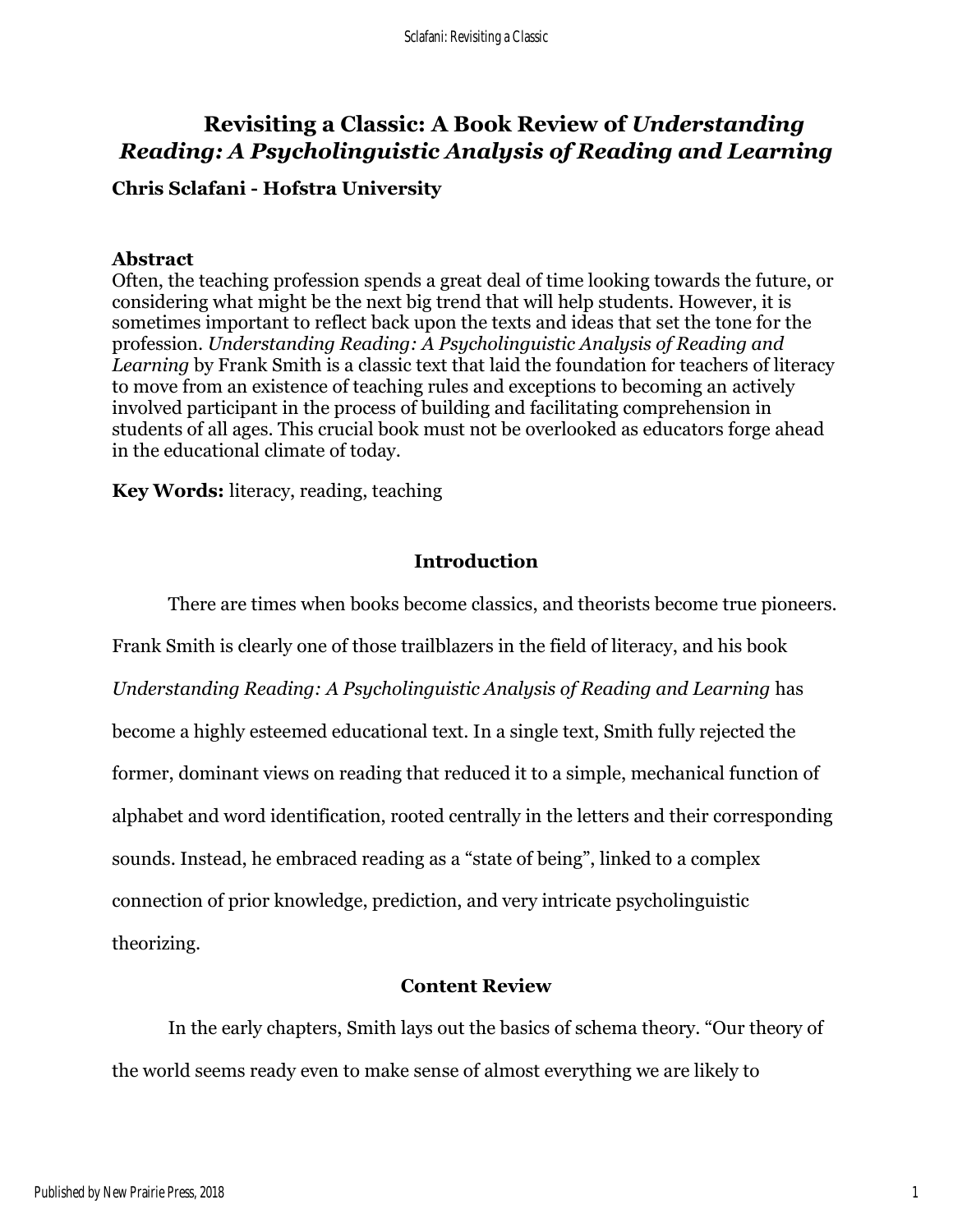experience in spoken and written language - a powerful theory indeed" (Smith, 2004, p.15). The inherent need to build or call upon prior knowledge is derivative of this concept. Another key teaching point is also discussed in these opening chapters, and that is the comprehensive usage of prediction. "The basis of comprehension is prediction, the prior elimination of unlikely alternatives" (Smith, 2004, p. 30). This brought forth the idea that teachers of literacy are well-served to elicit both focal and global predictions before reading, and also revise and allow for new predictions during reading. Smith (2004) furthers this point, "Predictions are questions that we ask, and comprehension is receiving relevant answers to those questions" (p. 30). It becomes rather clear why many colleges use this work as a textbook for graduate programs related to reading and/or literacy studies.

Chapters six through nine are artfully utilized to slowly build a case against a phonics-first or phonic-only approach to reading instruction. Smith (2004) begins by talking about the concept of becoming "perceptually parsimonious" (p. 96). This term represents the idea that readers truly do not read every single letter of every single word on a page. They will use a varied portion of a word, sentence, or paragraph to obtain what they feel is needed to gain a workable conception of the reading, and discard (or skip over) what they do not see as vital. They will then repeat this process until the page or pages have been completed. After explaining this ideology, *Understanding Reading*  turns to the limitations of the memory to assist the author's cause. Smith (2004), in his dialogue regarding the 166 rules of phonics-first/phonics-only instruction, cites the inefficiency of the memory to recall items that do not occur in a logical or timely fashion, "Working memories don't have an infinite capacity, and reading is not a task that can be accomplished at too leisurely a pace" (p.146). This is all punctuated with a very serious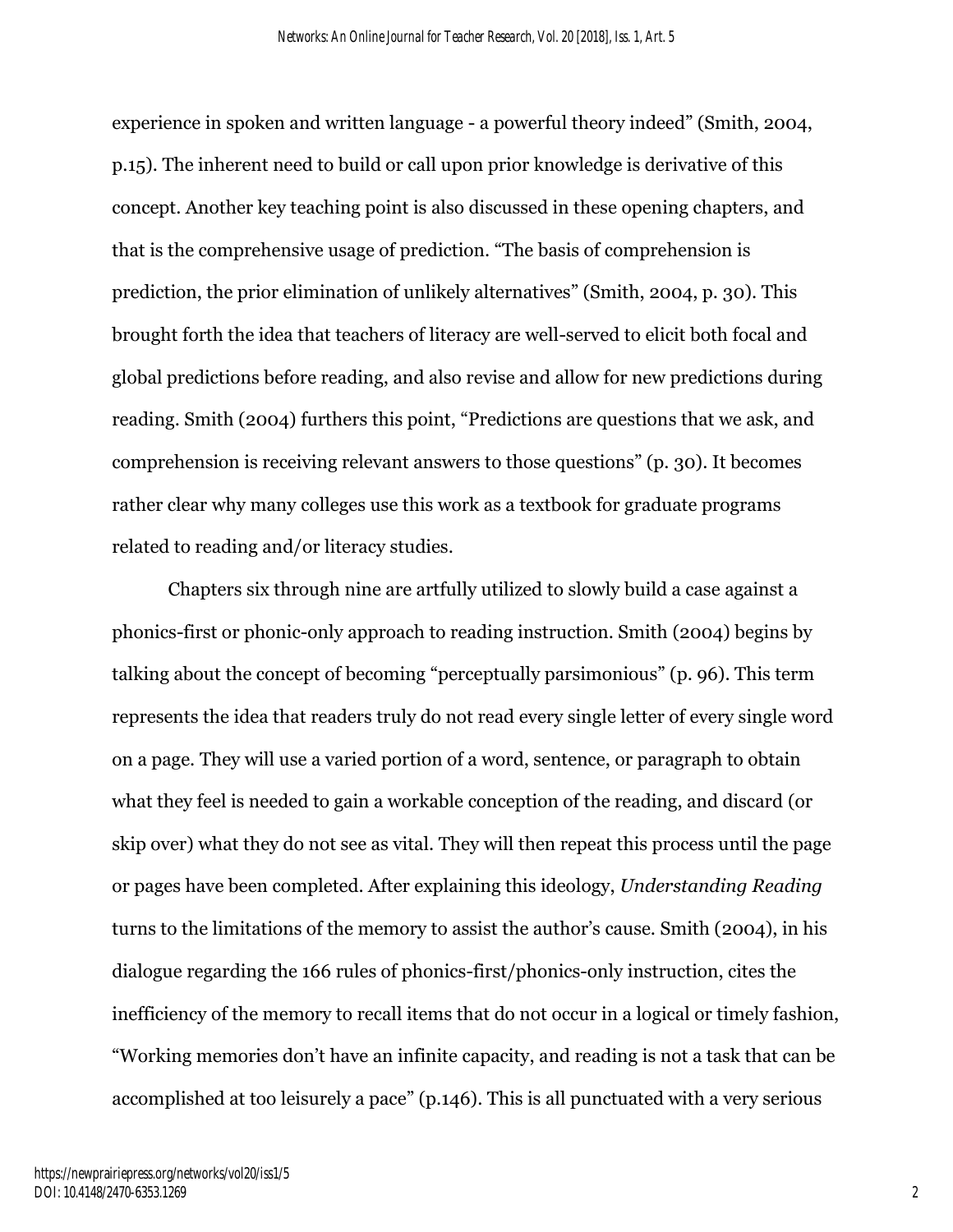#### Sclafani: Revisiting a Classic

nod towards employing the reading strategy of working with context clues as a means for positive word identification as well as for the preservation of a comprehension-based approach to learning and instruction.

In the final chapters of the book, reading is positioned as an act that is rooted in what comes naturally to learners. Cambourne's (2002) writing in "The Conditions of Learning: Is Learning Natural?" bears commonalities to this instinctive view of learning. Additionally, Ken and Yetta Goodman (1976) mimic this naturalistic perspective on literacy in "Learning to Read is Natural." Smith then quickly transitions into railing against breaking reading instruction down solely into a series of mechanical systems that reduce it to a mere connection of sounds as a guiding ideology, and even propagates the idea that this type of instructional view might be harmful. "Children may also be confounded by instruction that is as unnecessary as it is futile, often as a consequence of a theoretical vogue among specialists" (Smith, 2004, p. 224). He argues that this might possibly detract from the overall goal of gainful comprehension of a particular text. However, although he does not advocate phonics as a centralized approach, he tempers his phonics opposition to possibly avoid being painted as unrealistic or overly idealized. "I am not saying that it is not useful for children to know the alphabet, to build up sight vocabularies, or even to understand the relationships between the spelling of words and their sounds (more importantly) their meaning" (Smith, 2004, p. 225). This approach is not dissimilar to the work of Eldridge (1991) with "modified whole language", where phonics is woven in for very brief learning blocks during the school day (p.21). Ken Goodman's (1993) *Phonics Phacts* also touches upon a concurrent ideology of instruction, where comprehension is the premier goal of instruction and phonics is integrated in a limited fashion, but is not ousted entirely from the curriculum. Smith

3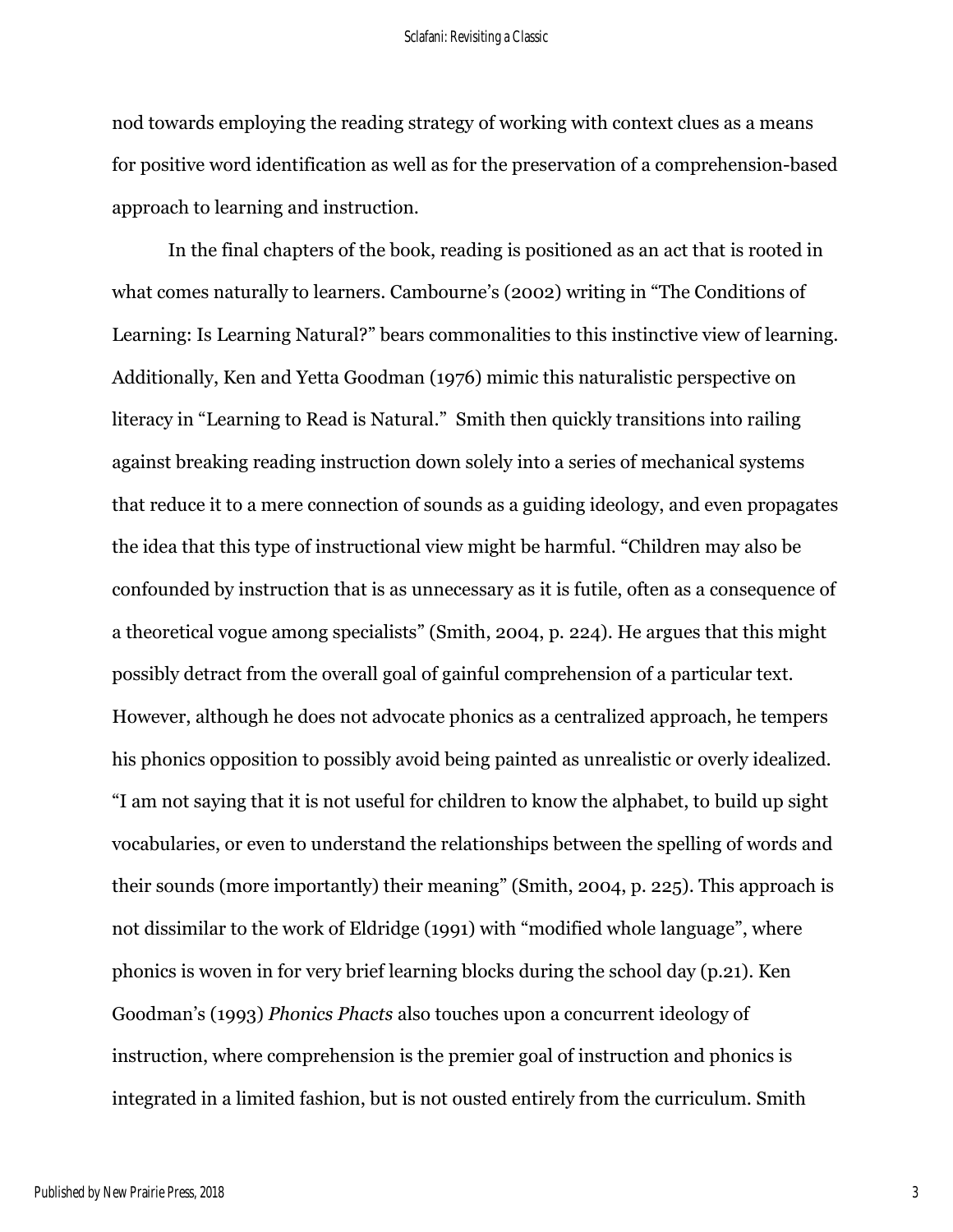goes on to state that these aforementioned ideas should really occur simply within the greater context of a child actively progressing as a reader. They are primarily thought to be "by-products of reading" or tertiary skills, not the centerpiece of instruction. Smith concludes the book with a strong piece about the value of teaching and inspiration. Teachers are not only seen as imparters of knowledge, but also as invaluable sources of guidance, reaching far beyond a packaged program or set of curriculum objectives.

#### **Modern Relevance**

Teaching (and the regulations that surround it) often finds itself moving with various passing trends or ideas, of which many are not generated or proposed by those within the profession itself, but rather by political and social forces that Smith also references at many points in the early part of this book. A major strength of a text such as *Understanding Reading: A Psycholinguistic Analysis of Reading and Learning* is that it honors the autonomy and expertise of educators. Smith notes that classroom decisions ultimately must fall upon the instincts of these educators in the end. "The first responsibility and right of all teachers and students must be to exercise independent thought" (Smith, 2004, p.xi). Highly qualified teachers are urged by Smith to find the time to step away from the potentially overwhelming modern demands of state or national standards, program sequences, and even administrative pressure, in order to make key instructional choices that are rooted in both what should be covered and the students being taught. "We live in a world where no final answers are guaranteed, and must make profound decisions for ourselves" (Smith, 2004, p. xi). This acts as a call to arms for the educational community to defend and expand the area of professional choice and discretion for those in the field. More specifically, vital items such as reading comprehension assessment must hinge upon the professional opinion of those directly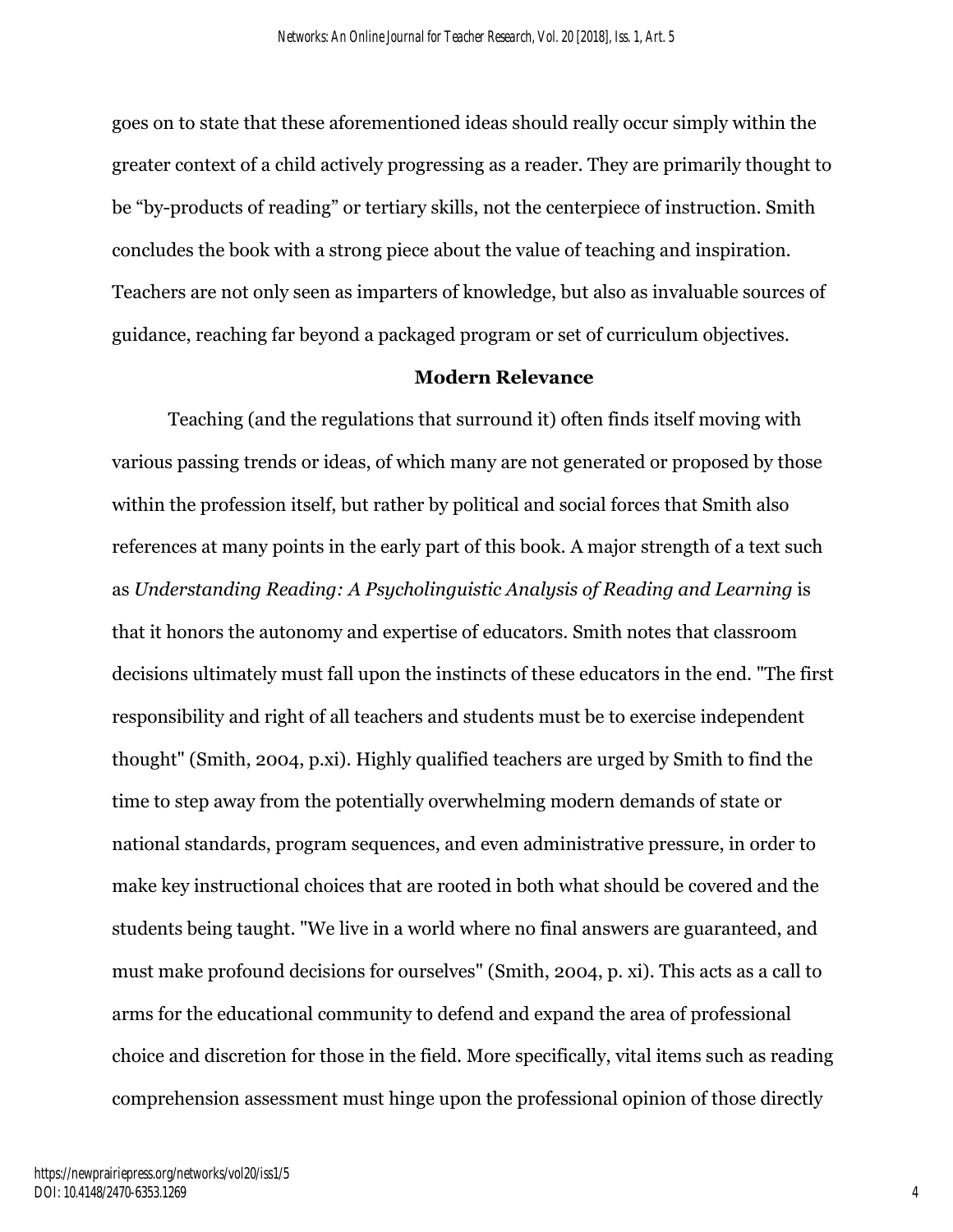supervising a group much more so than a singular pen and paper test. "And a high score on a test certainly would not convince me that I had really understood a book or speaker if my feeling is that I did not" (Smith, 2004, p. 26). In a way, Smith's ideology intimates that students must be seen through the eyes of multiple measures. This is also a nod to the teacher-researcher aspect of the career. The book suggests that teachers must see the whole and consistent performance of the class or individual over the course of time, as opposed to being blinded or sidetracked solely by the proverbial siren's song of numerical exam scores. This correlates well with the basic philosophy of fellow educator and author, Daniel John (2015) when he states "Keep the goal the goal" (p.37). This goal is not purely the administration of fancy tests or so-called literacy toolkits, but rather a high level of literacy instruction based upon the breadth and depth of knowledge of those in the field. The aforementioned points introduced by Smith regarding professional decision-making, as well as the concept of possessing a more holistic view of individual learners allows *Understanding Reading: A Psycholinguistic Analysis of Reading and Learning* to retain its relevance into the world's current pedagogical settings.

#### **Critical Review**

*Understanding Reading: A Psycholinguistic Analysis of Reading and Learning*  has undoubtedly become a must-read for those looking to expand their knowledge of reading theory and practice. Trends in education might change over given eras and administrations, but the information that teachers can gain from this lauded publication are still as accurate as the day they were first committed to paper. Smith's writing style is straightforward, yet palpably intense. He rarely diverts into anecdotes and wordplay, opting to instead continue his barrage of research and points. Though this can be a bit

5